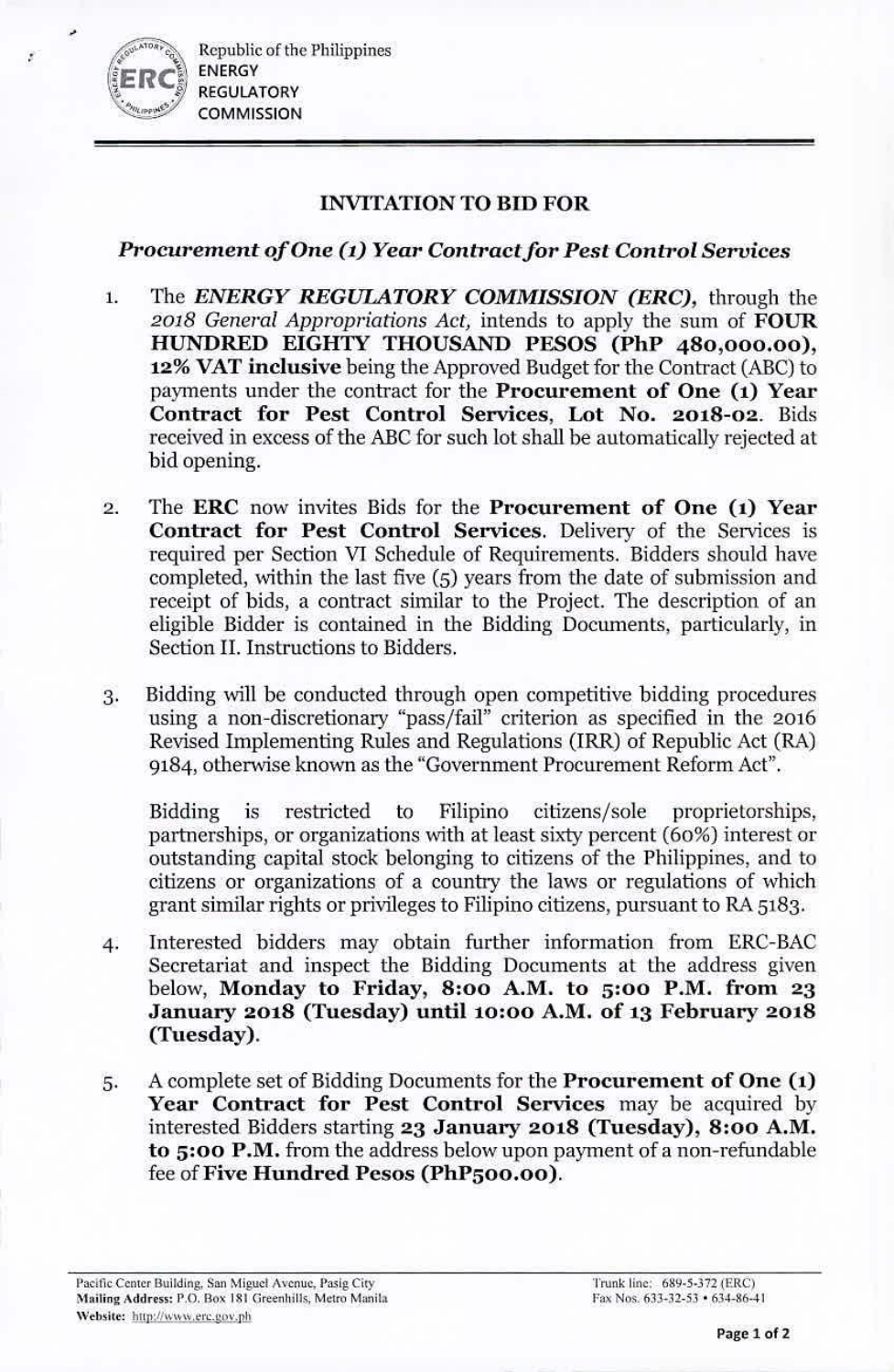It may also be downloaded free of charge from the website of the Philippine Government Electronic Procurement System (PhiIGEPS), provided that Bidders shall pay the applicable (non-refundable) fee for the Bidding Documents not later than the submission of their bids.

- 6. The ERC-BAC will hold the Pre-Bid Conference on 31 January 2018 (Wednesday), 10:00 A.M. at the Mezzanine Floor, Pacific Center Building, San Miguel Avenue, Pasig City, which shall be open to prospective bidders.
- 7. Bids must be duly received by the ERC-BAC Secretariat at the address below on or before 13 February 2018 (Tuesday) at 10:00 A.M. All Bids must be accompanied by a bid security in any of the acceptable forms and in the amount stated in ITB Clause 18.

Bid opening shall be on 13 February 2018 (Tuesday) at 10:30 A.M. at the Mezzanine Floor, Pacific Center Building, San Miguel Avenue, Pasig City. Bids will be opened in the presence of the bidders' representatives who choose to attend at the address below. Late bids shall not be accepted.

- 8. The ERC-BAC reserves the right to reject any and all bids, declare a failure of bidding, or not award the contract at any time prior to contract award in accordance with Section 41 of RA 9184 and its IRR, without thereby incurring any liability to the affected bidder or bidders.
- 9. Please see attached **Annex** "A" for the Specification.
- 10. For further information, please refer to; Ms. Cherry Lynn S. Gonzales **BAC Secretariat Chairperson** Mezzanine Floor, Pacific Center Building, San Miguel Avcnue, Pasig City TelNo. 689.5365 csg@erc.gov.ph/procurement@erc.gov.ph

17January 2018, Pasig City.

 $C_{\alpha}$   $C_{\alpha}$  *May* 

**MARIA CORAZON C. GINES BAC** Chairperson

CASG/LLG/RGMG/RRFM/SOM

Pacific Center Building, San Miguel Avenue, Pasig City Mailing Address: P.O. Box 181 Greenhills, Metro Manila Website: http://www.erc.gov.ph

Trunk line: 689-5-372 (ERC) Fax Nos. 633-32-53 · 634-86-41

•